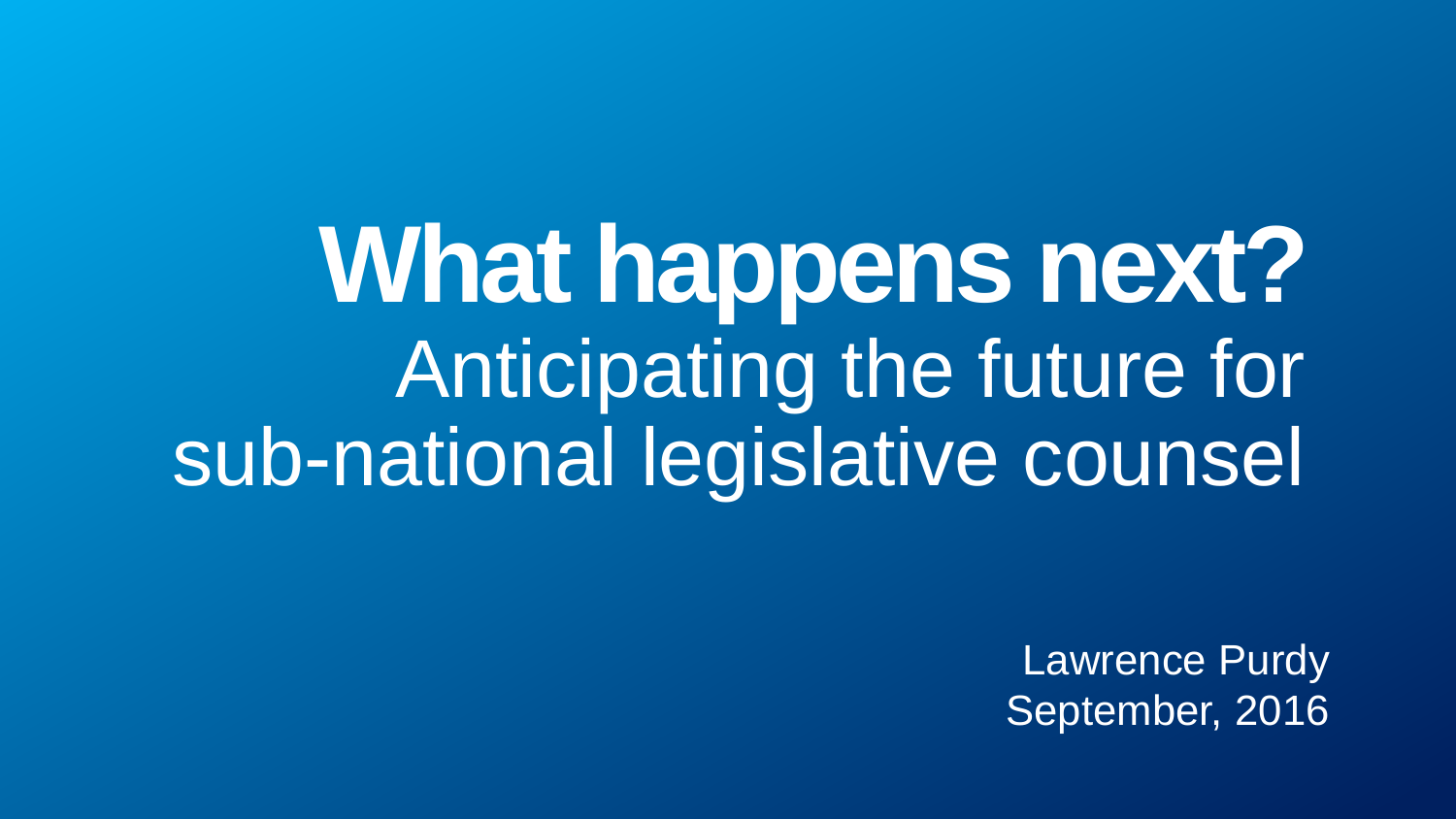**Prediction**: the art of discerning a likely future based on the nature, direction and intensity of currently observable forces.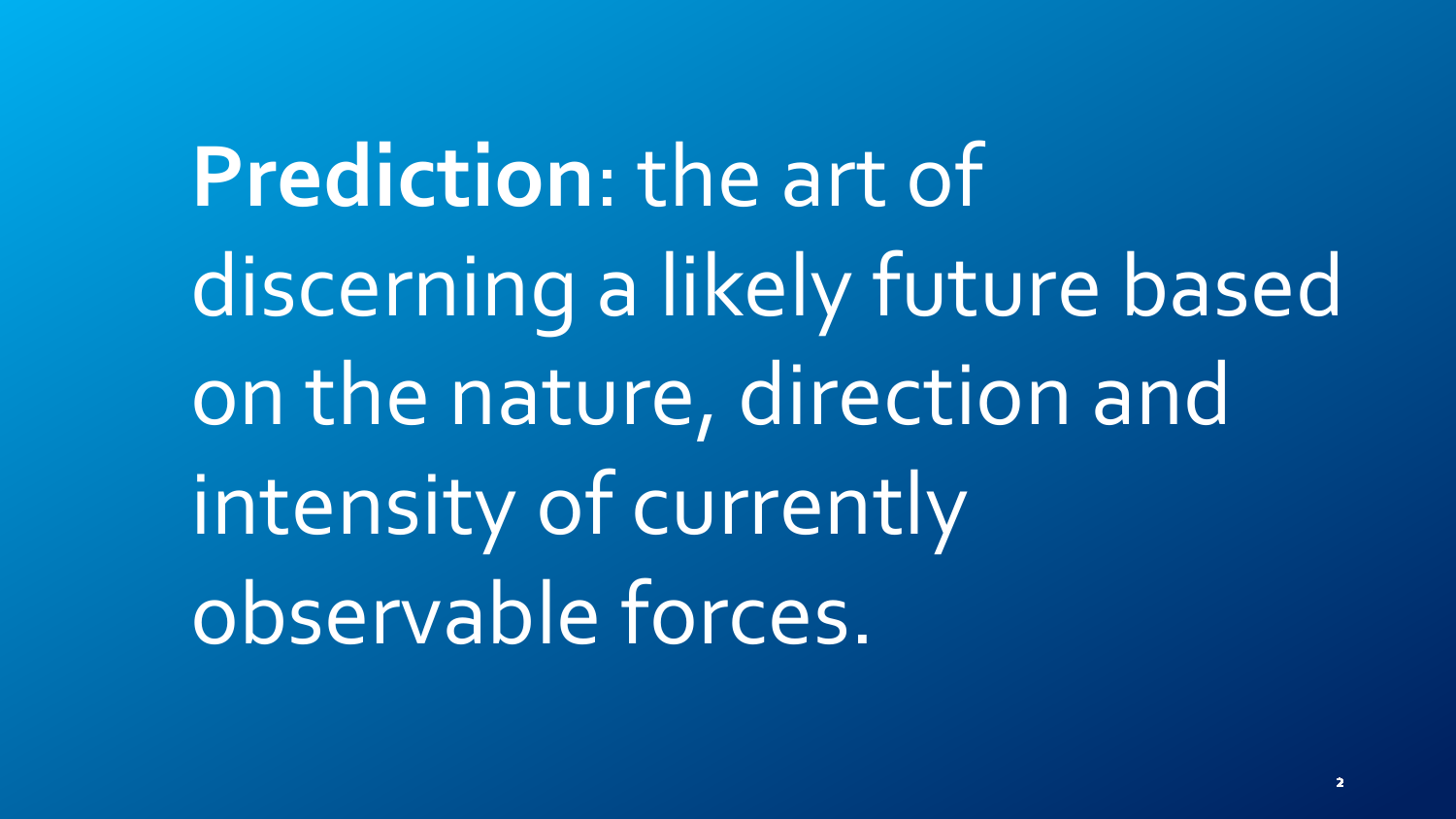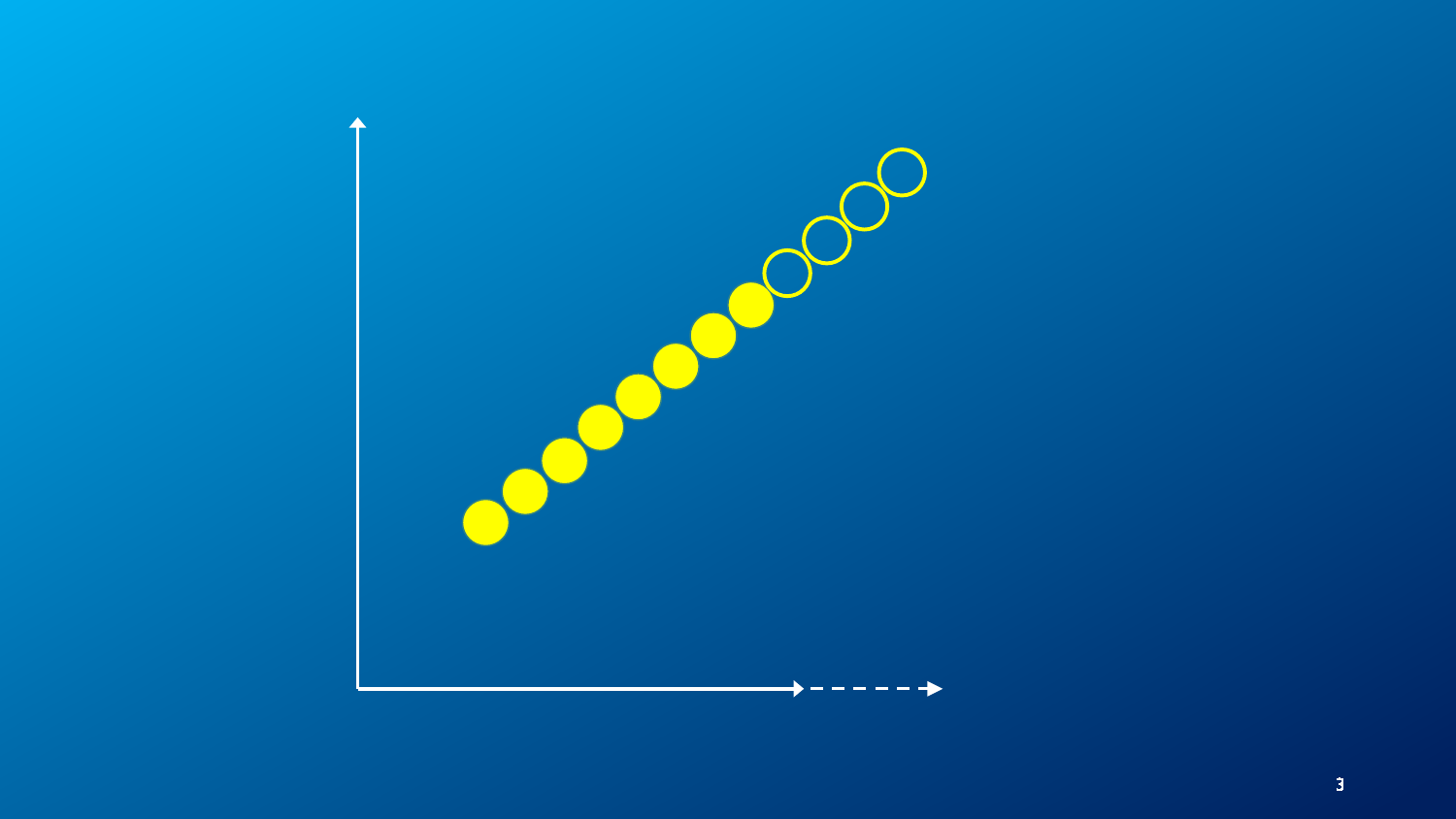

Assumes steady state… • No pandemic; asteroid impact • No radical new technology • No social, etc. revolution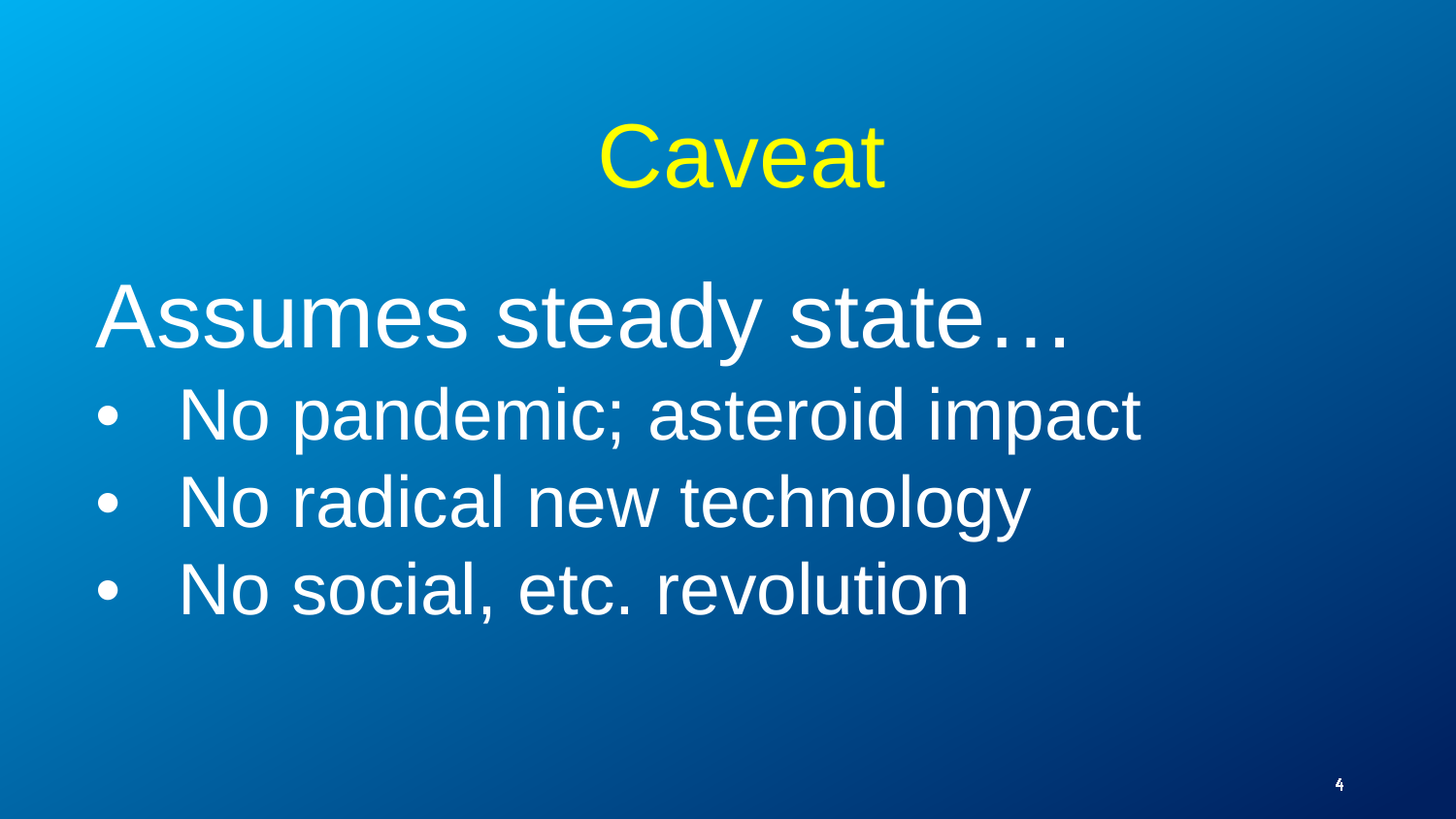## Evident trends:

- Growing demands, shrinking resources
- Political commodification of legislation
- Increasingly complex environment: more moving parts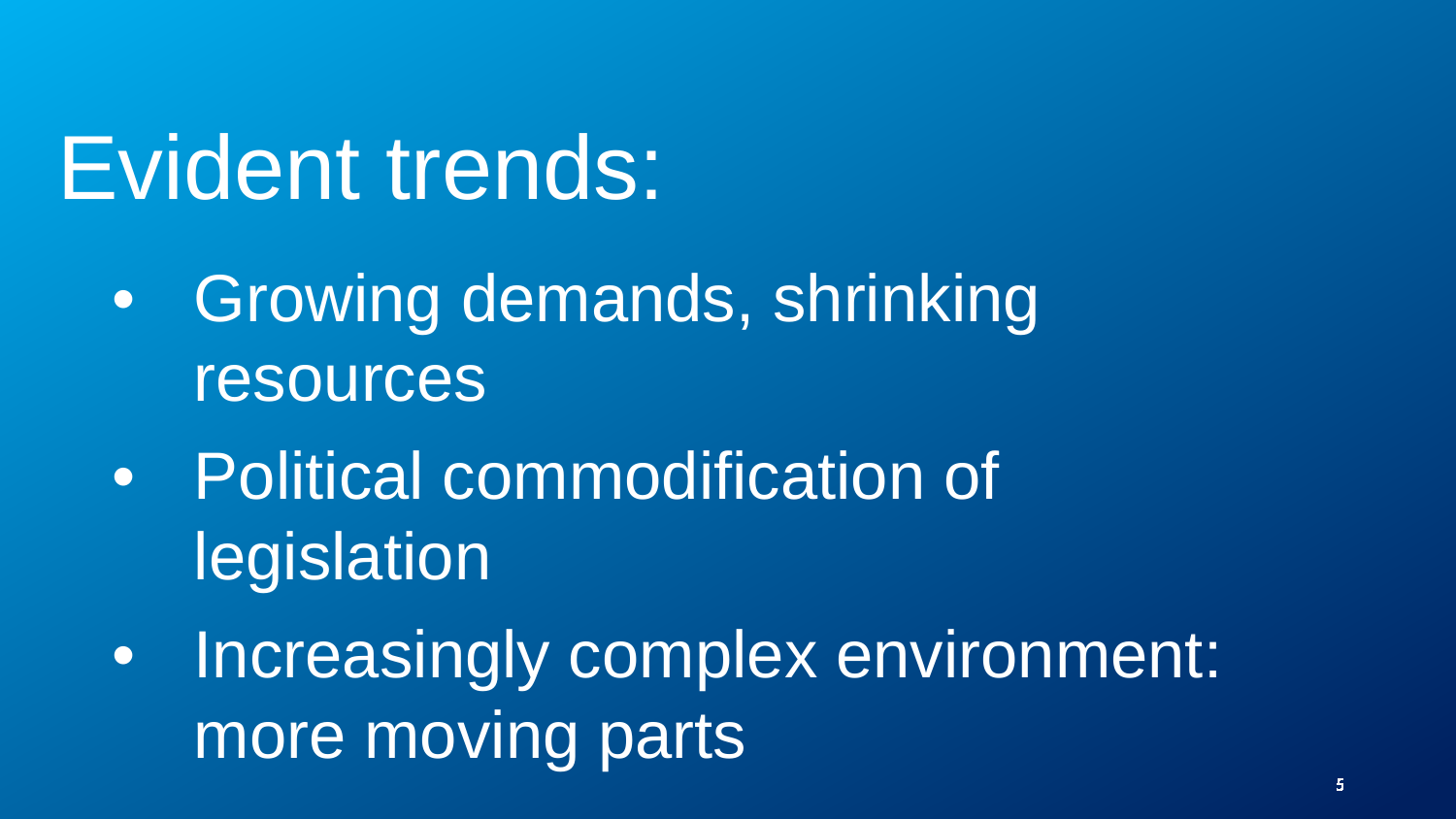### Demands vs resources

- "More with less" truism, but true
- unfilled vacancies = professional-demographic gap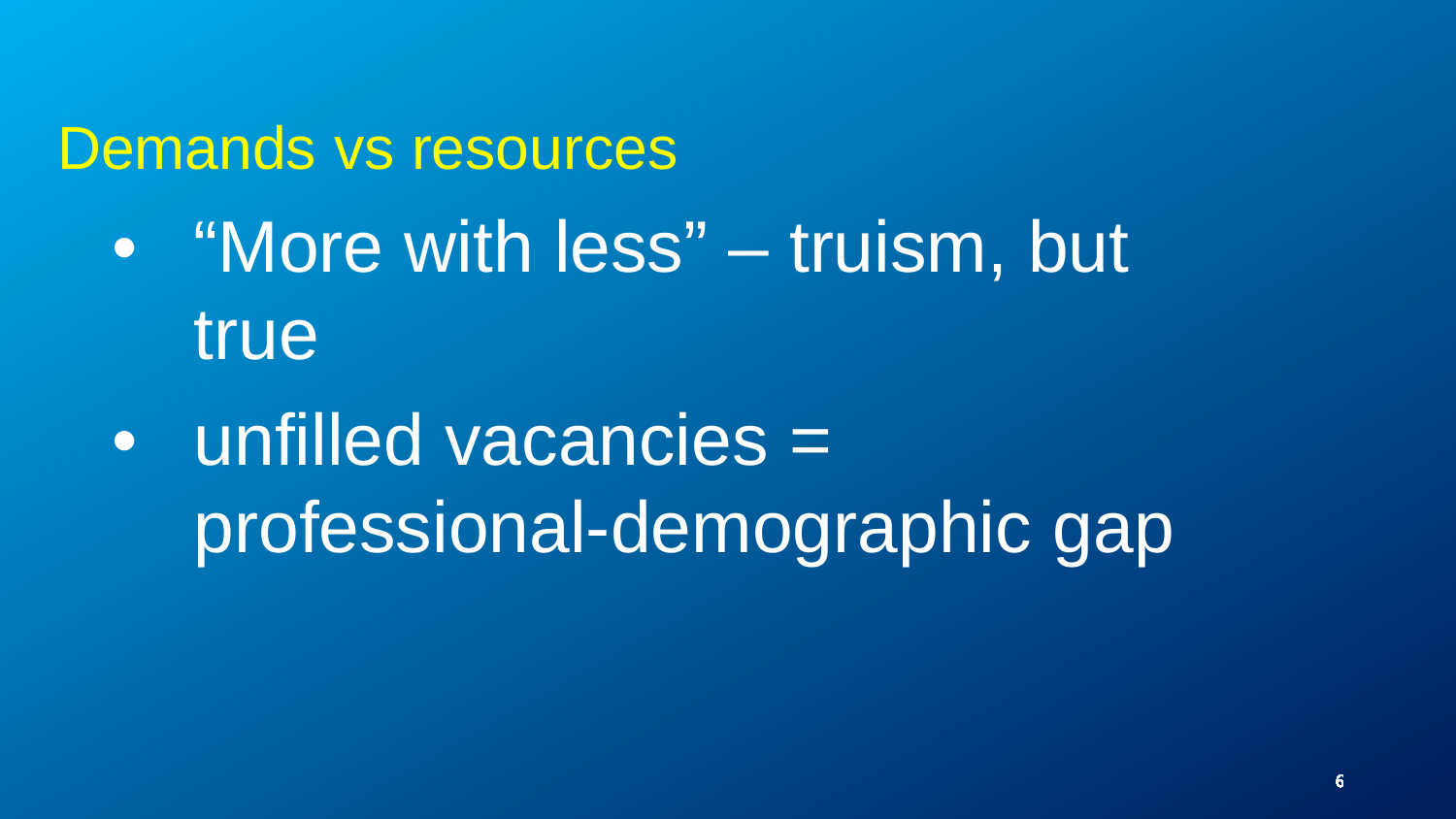#### Demands vs resources

- Demand side:
	- policy paralysis what does the client want?
	- overlooked opportunity costs
	- systemic innovation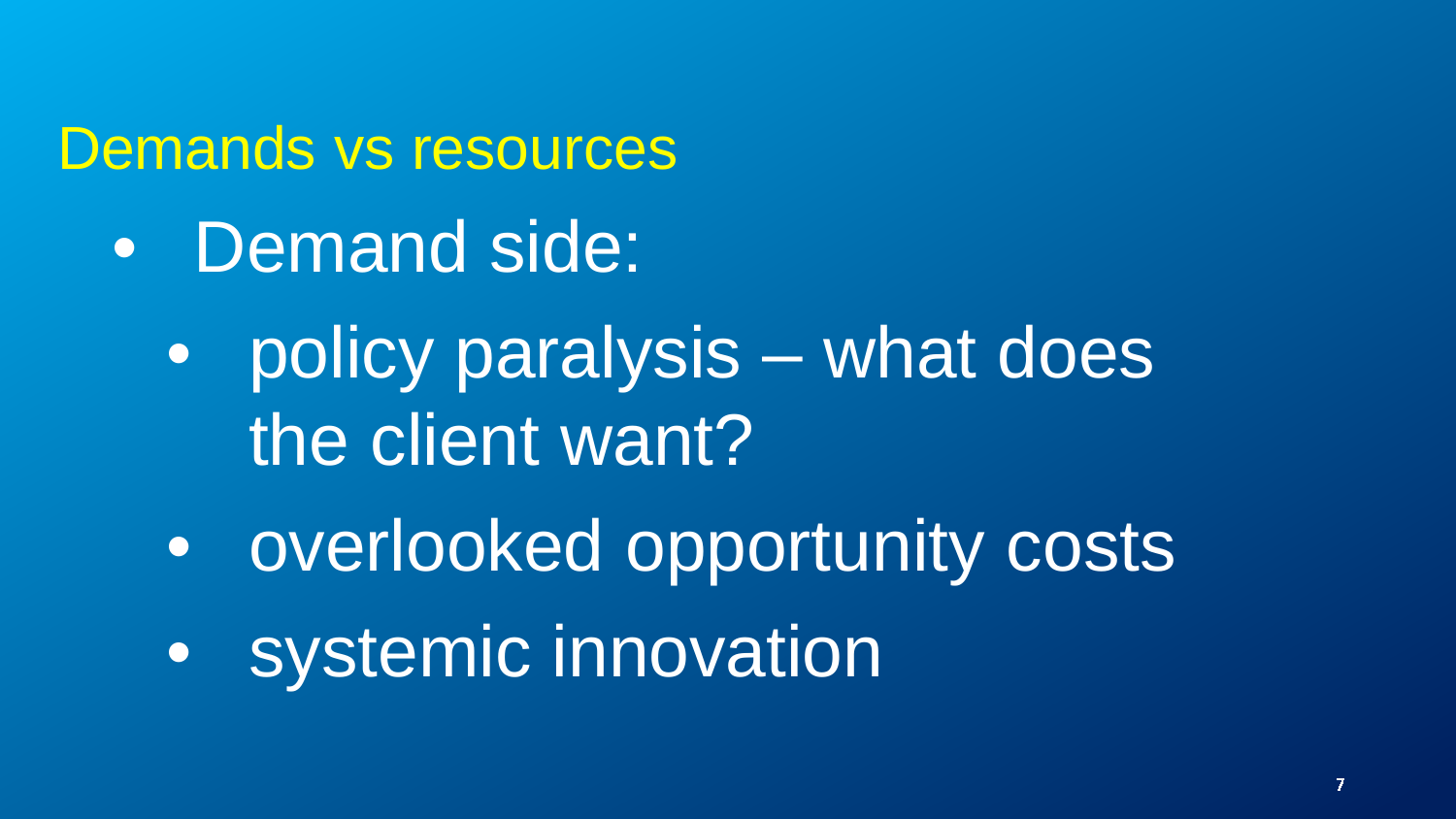#### Demands vs resources

- Supply side:
	- limited talent pool
	- uncompetitive compensation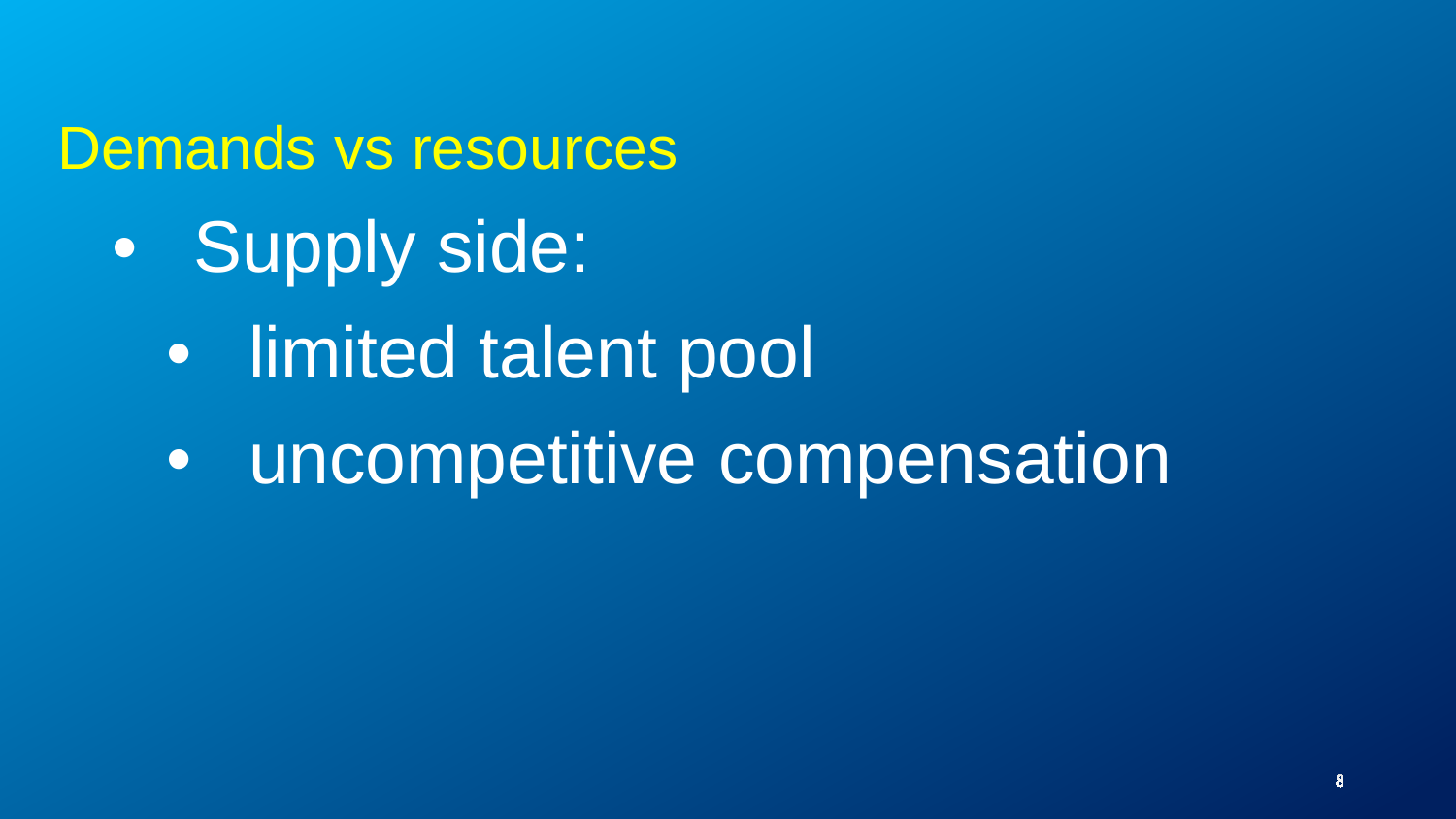- Legislation as undifferentiated political market good
- Emphasis on political, not functional (legal, social) value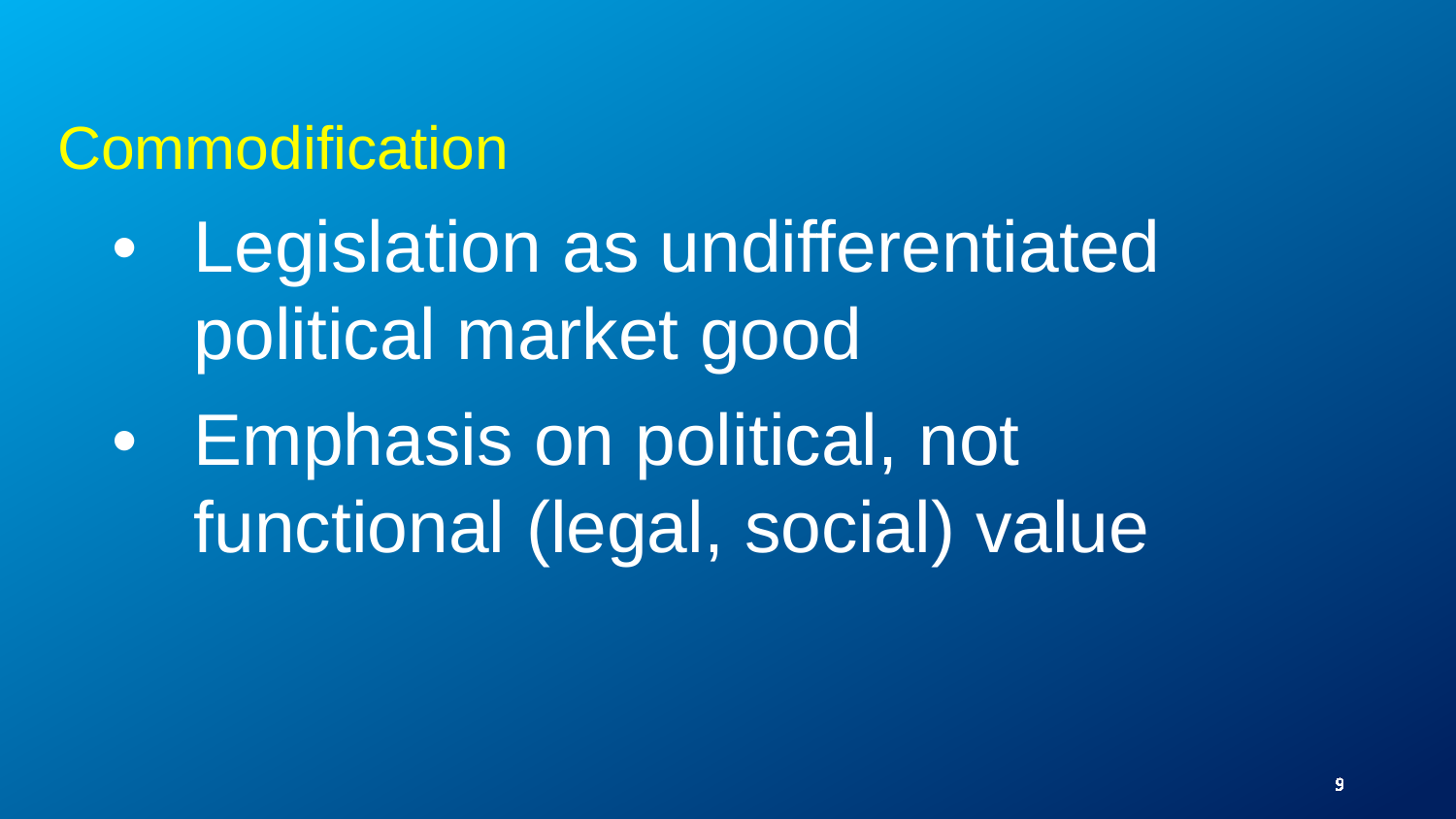- Fulfilling the mandate
	- every Bill referable to a commitment
	- every commitment referable to a Bill
- Overlooked Projects with no constituencies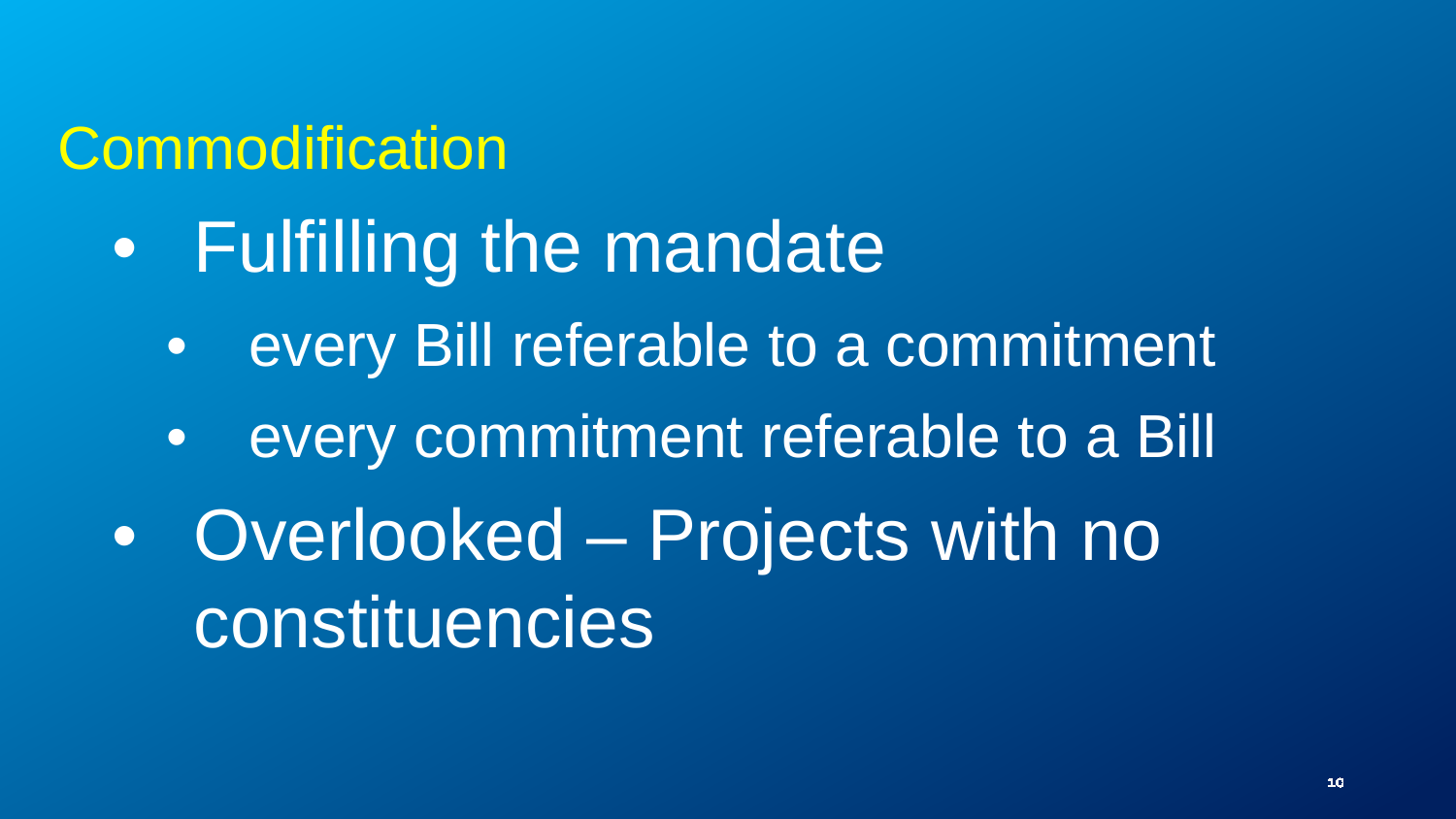- Concentrated vs distributed interests
	- social media real time, unfiltered retail politics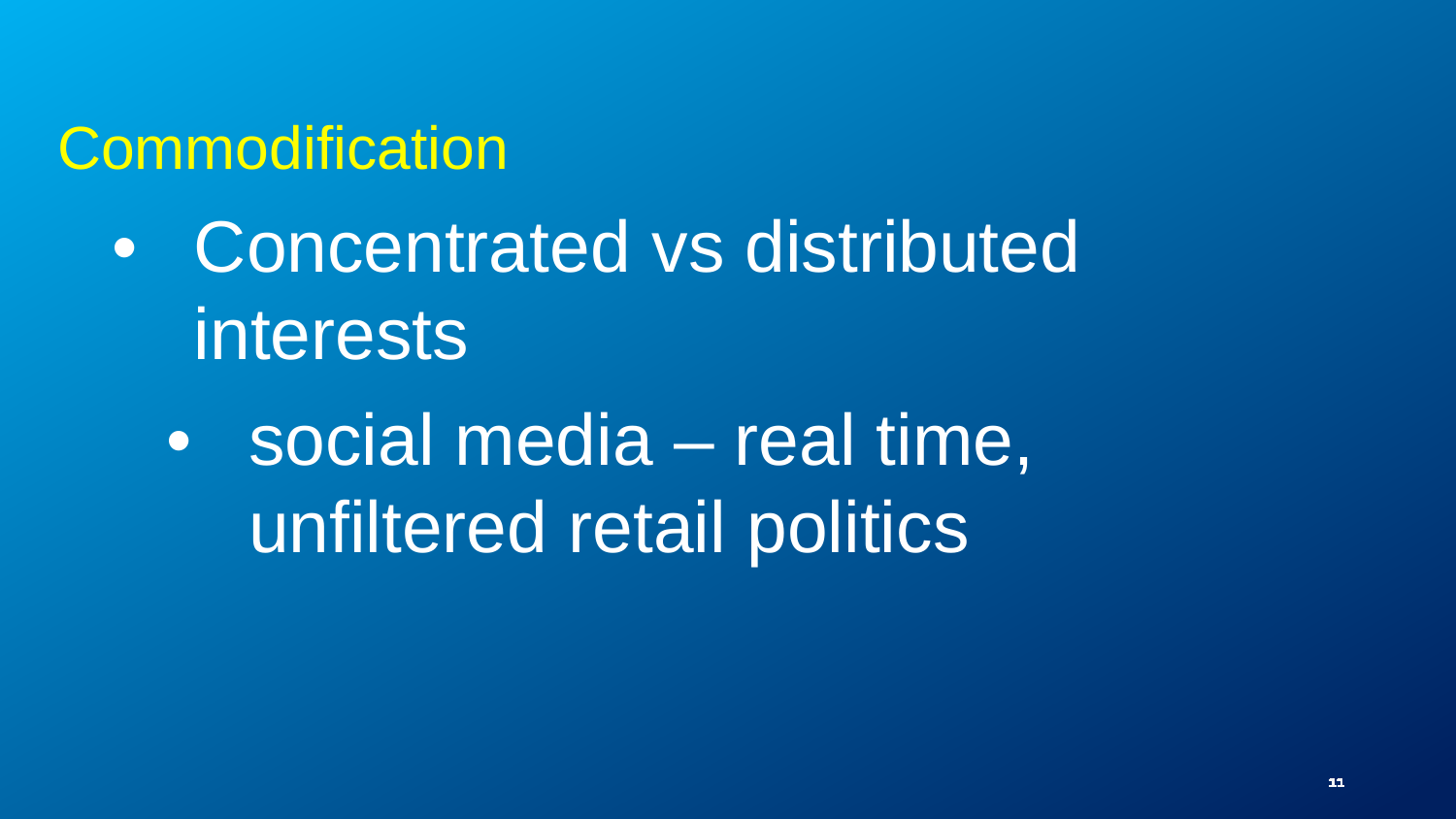### • Changing role of expertise

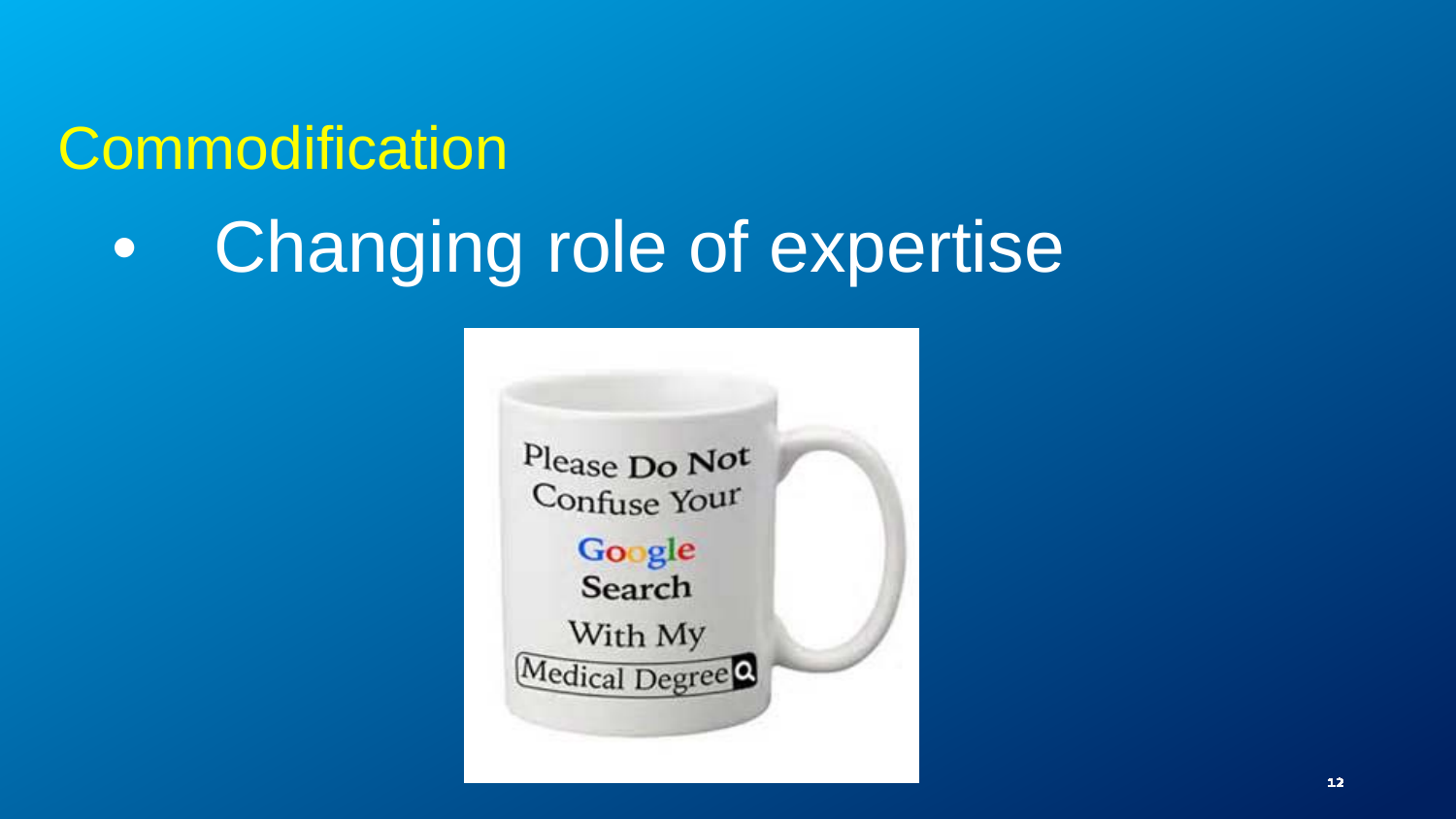- Consultation becomes crowdsourcing
- WikiLaw?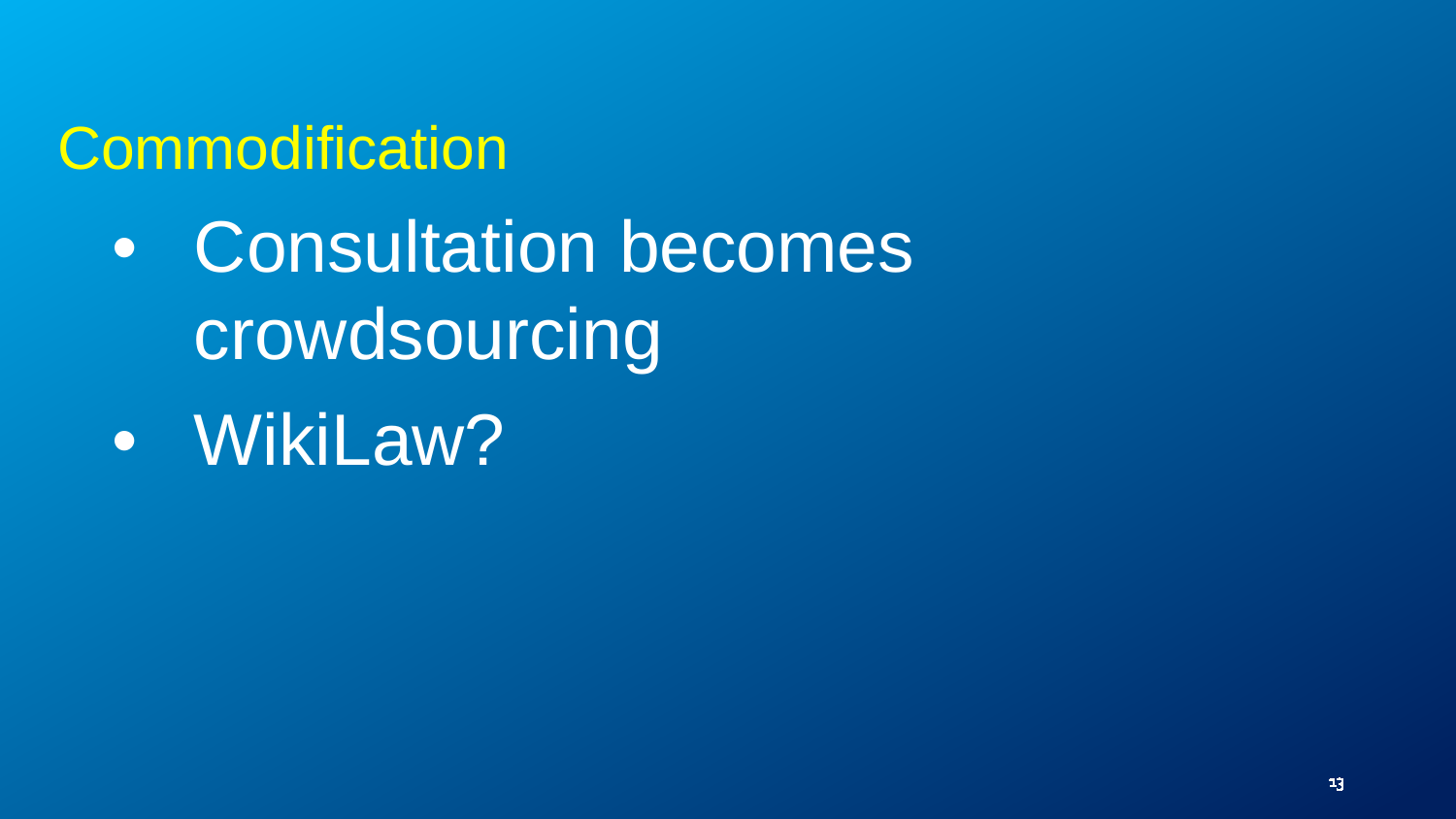More complex environment

- Constitutional, quasi-C developments
- Overarching Government **commitments** 
	- e.g. "red-tape reduction"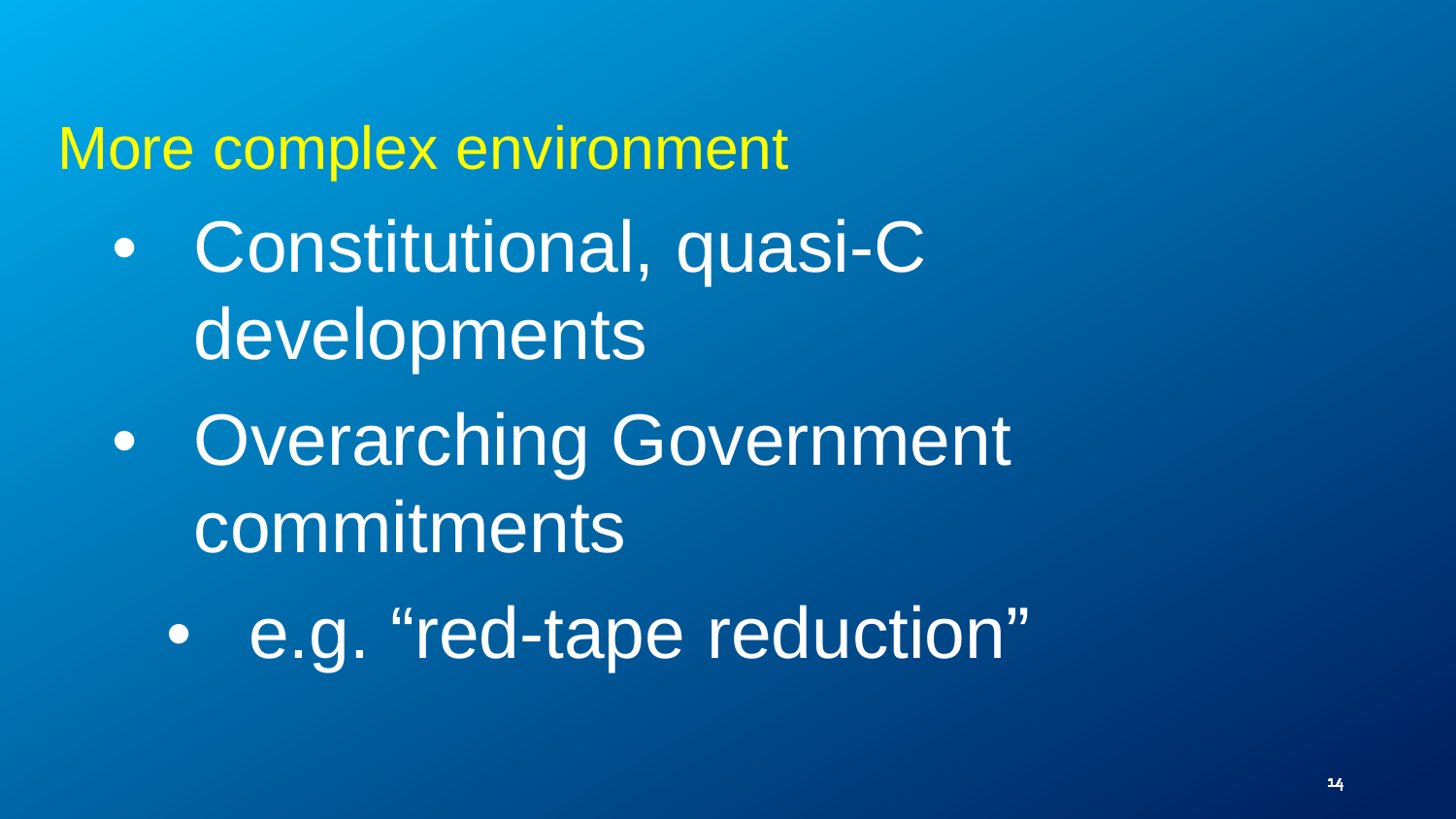### More complex environment

- Incremental technical change
	- esp. top-down deployment
- New employee expectations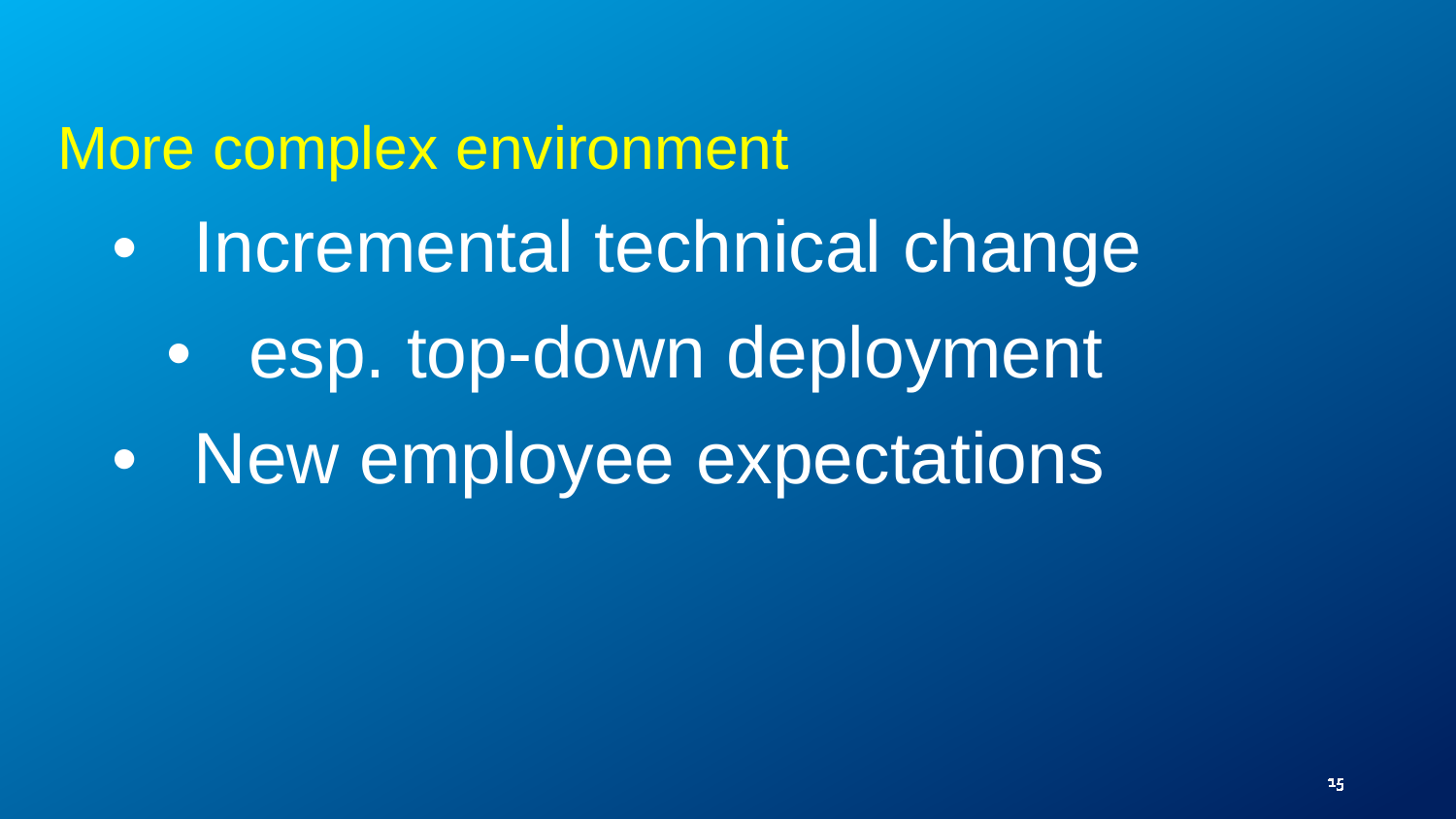

### Normative vs adaptive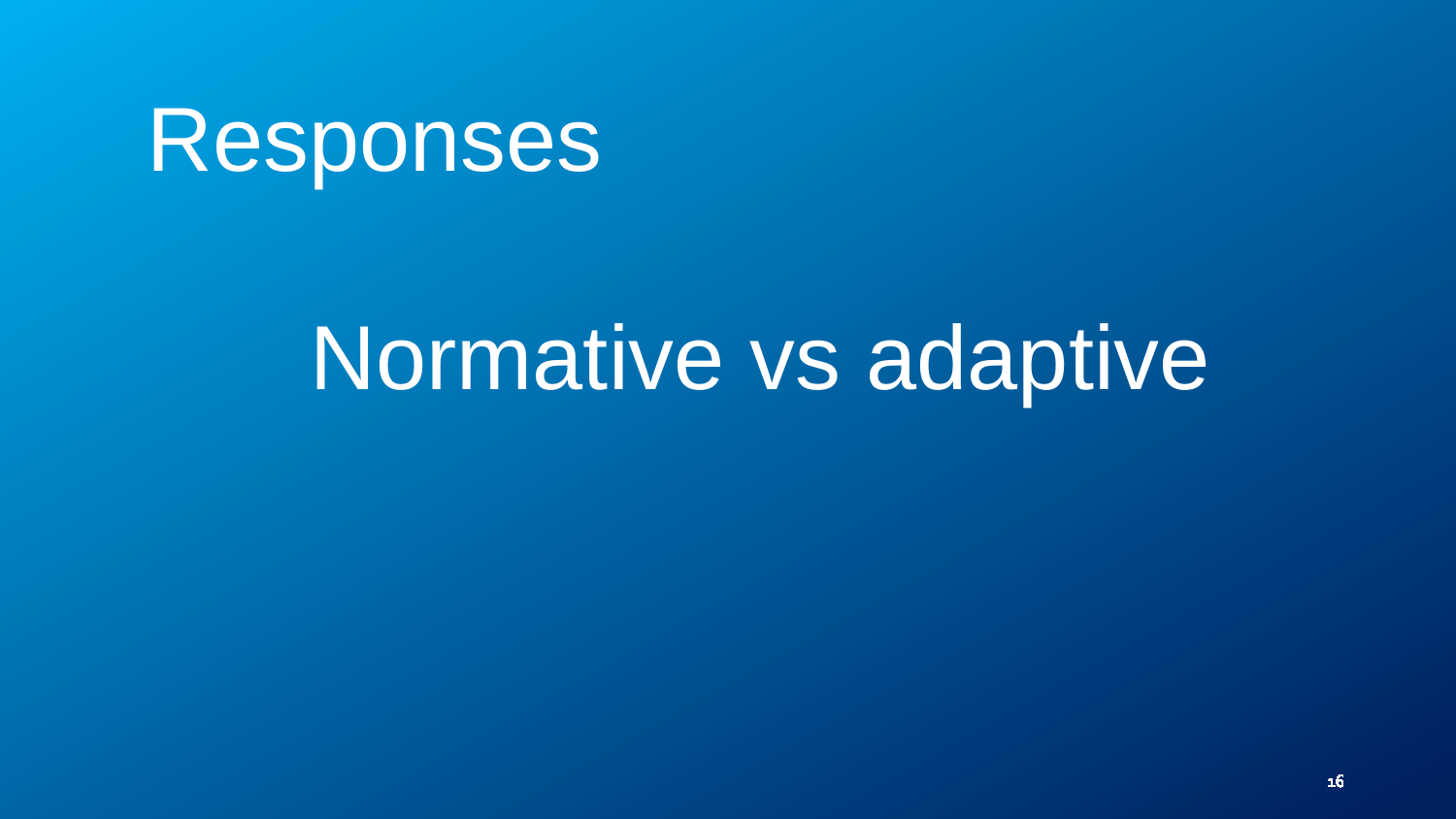Adaptive techniques

- Understand the mission
	- functionally, not just prescriptively
	- POSIWID ("The purpose of a system is what it does")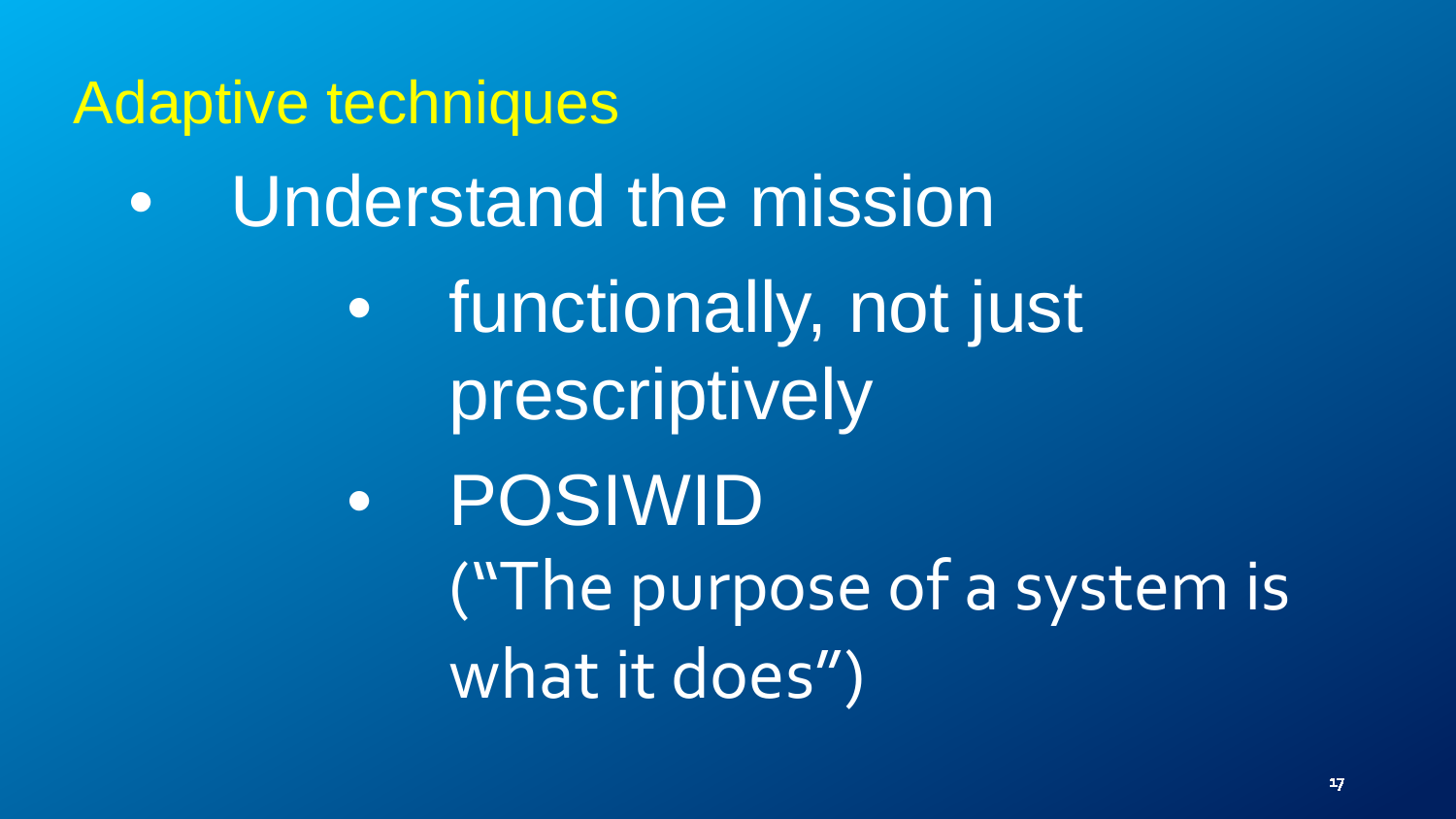Adaptive techniques

- Navigate around & through hierarchies
	- find and cultivate the decision-makers
	- avoid the cul-de-sacs
	- maintain the pathway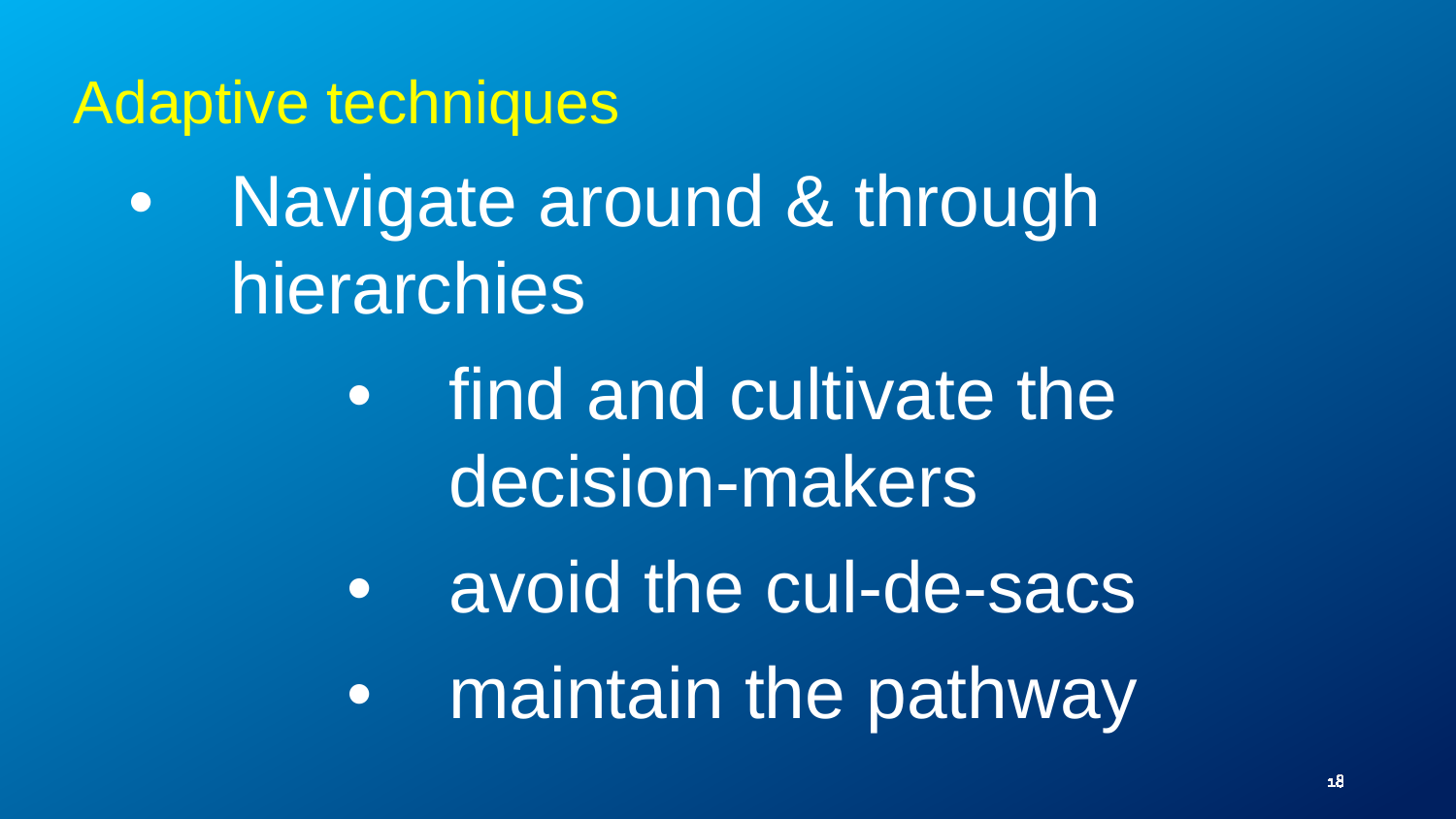Adaptive techniques

- Use existing resources fully
	- locate, develop in-house talent
	- deploy IT discerningly
	- create spaces for safe **experimentation**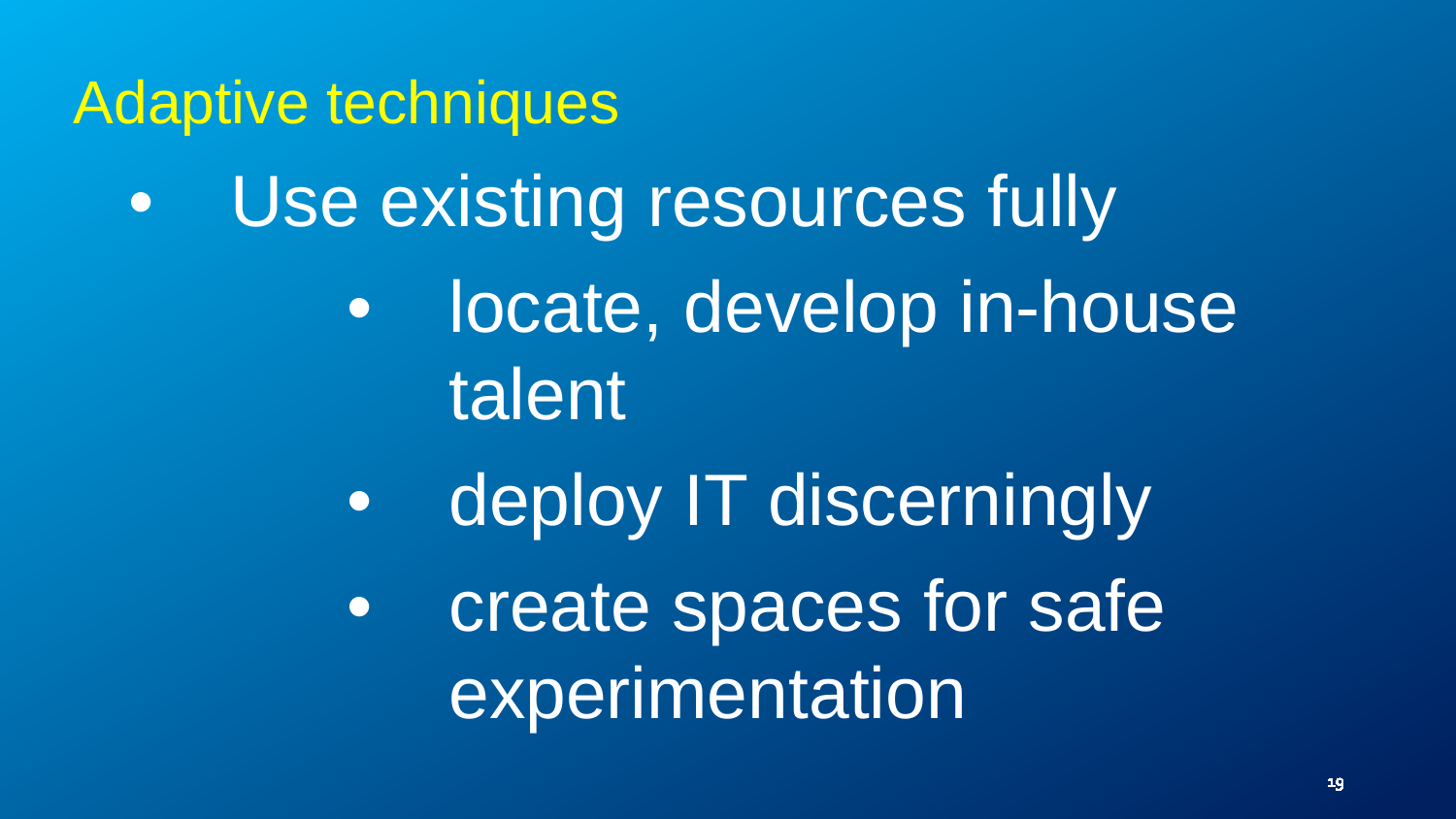

# For sub-national legislative counsel, the future offers…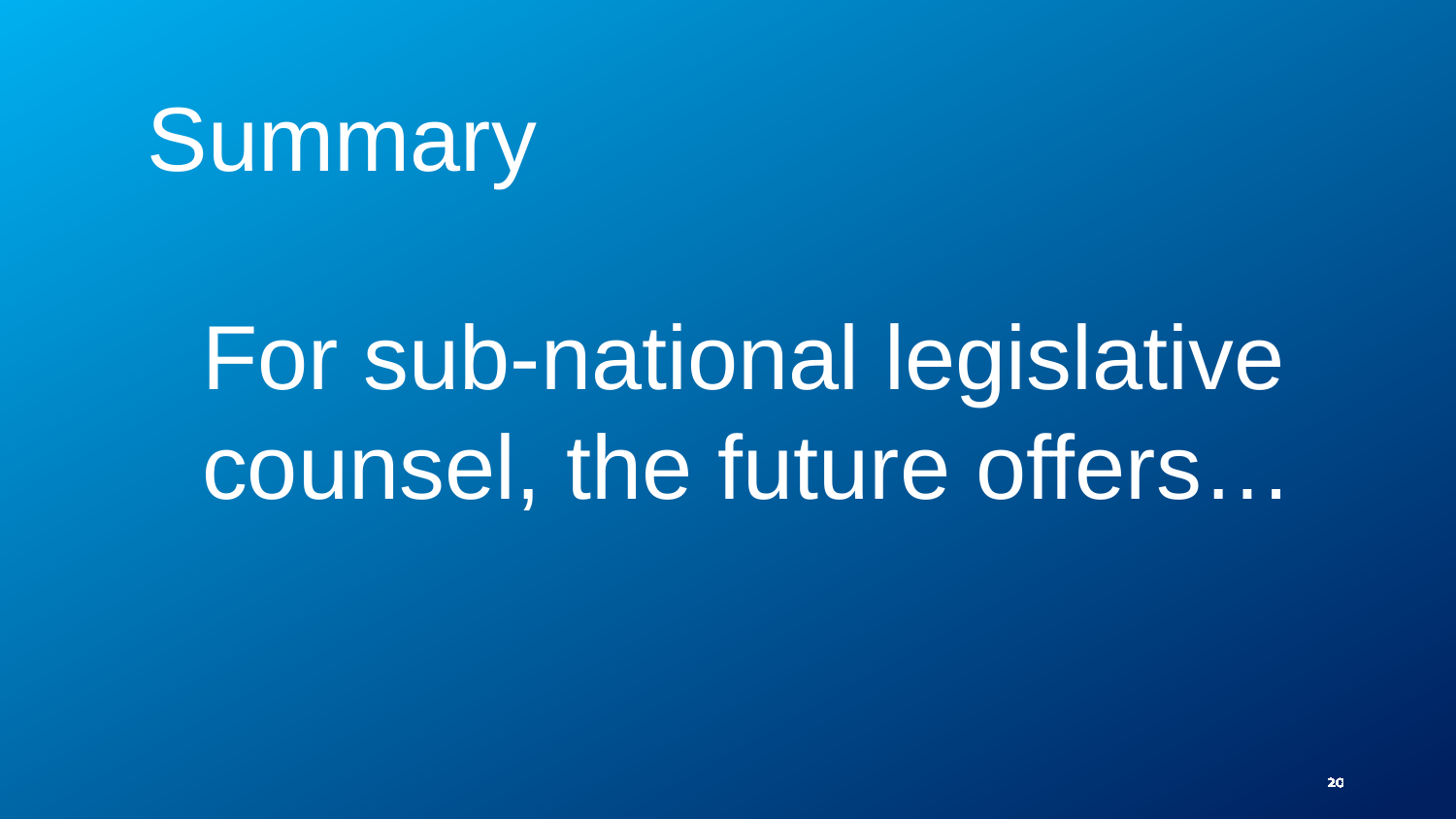# 1. The familiar gap, but wider

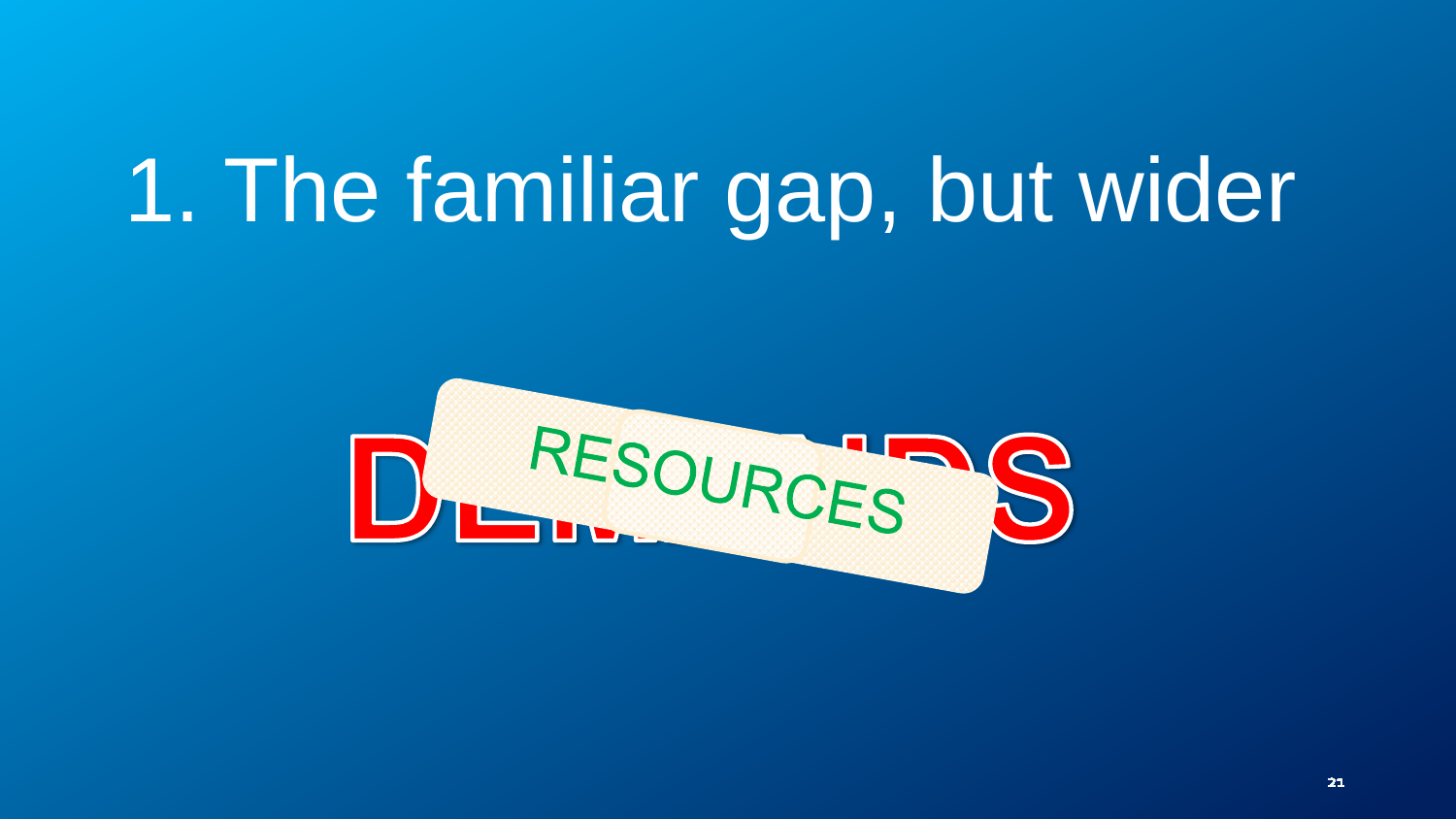# 2. Legislation as non-expert-driven commodity

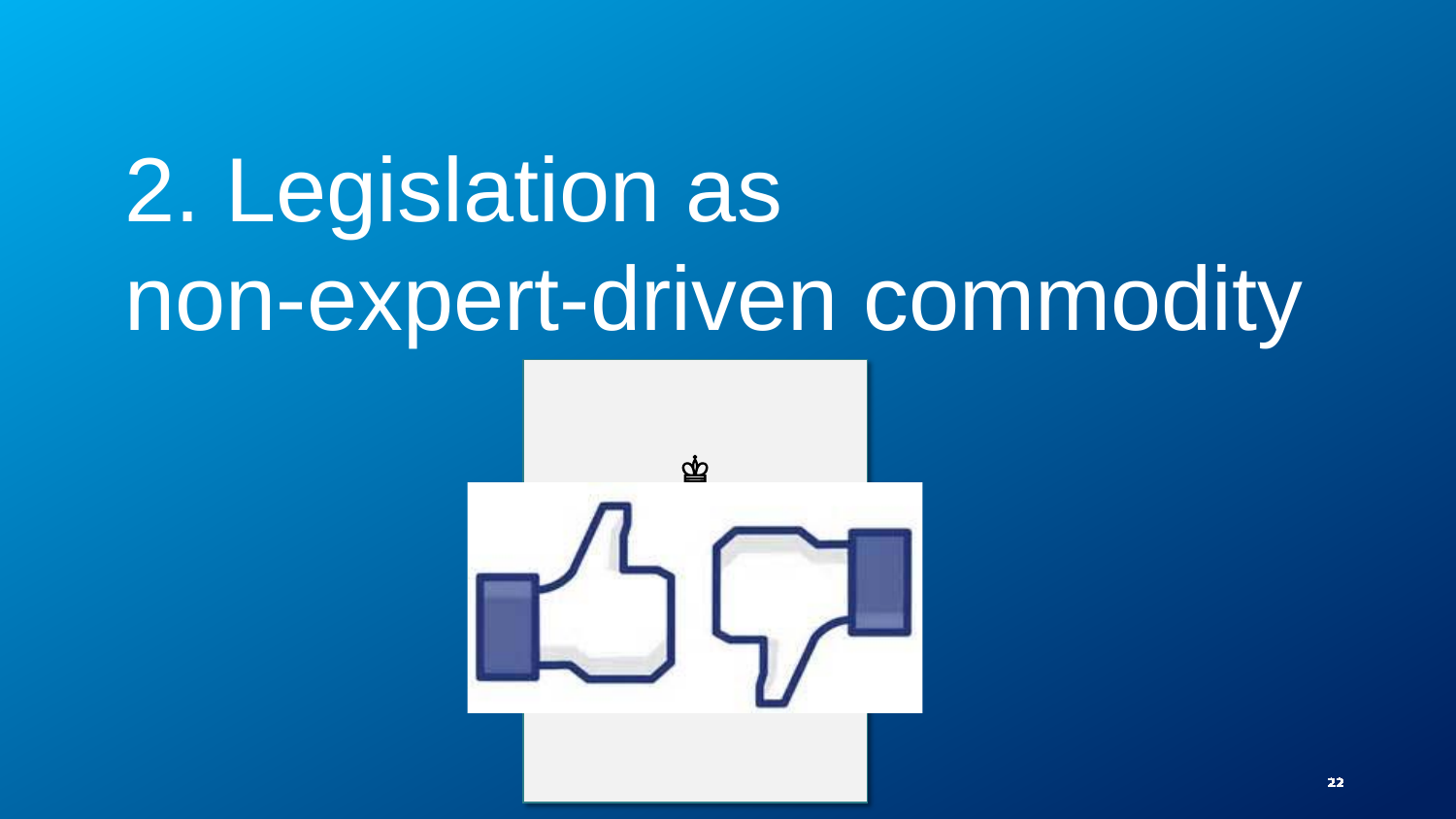# 3. More moving parts